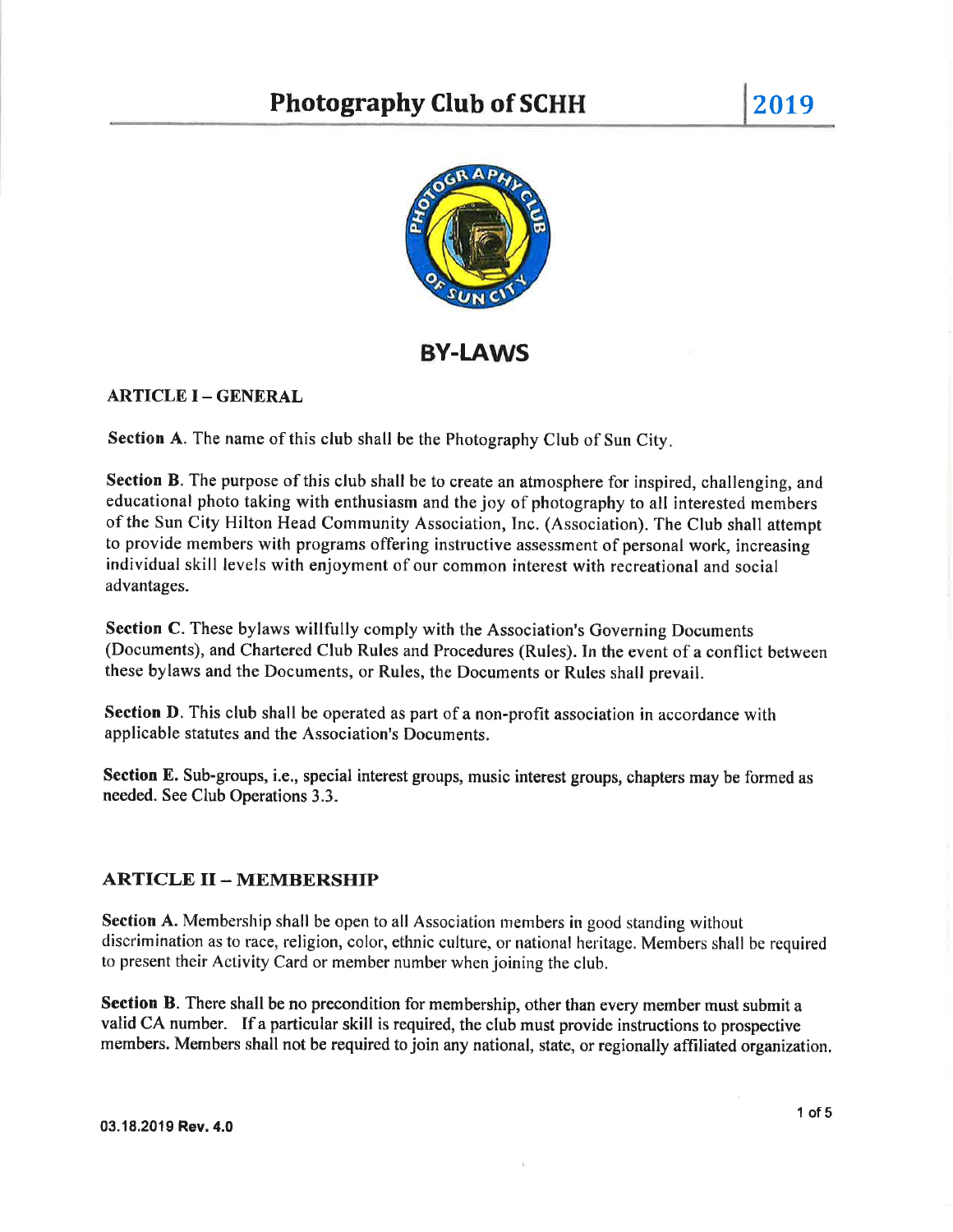Section C. Guest privileges. Guests may be either non-member residents or non-resident guests. Guests may attend a maximum of three meetings as a non-member. Thereafter, a resident shall be required to become a dues paying member. Non-resident guests may visit three times in one year, but not in any subsequent year. Non-resident guests may not become members of any club.

Section D. Dues/renewal dues shall be paid annually for the calendar year, January 1 through December 3l and are determined by the executive board. Any increase in dues shall be approved by the genetal membership. Club membership is required to be renewed annually

### ARTICLE III \_ OFFICERS

Section A. The Executive Board (Board) shall consist of a President, Vice-President, Secretary, Treasurer, Director of Education, and the most recent past president. Any one member may not hold more than one position on the Executive Board. No two members of the same household may serve on the same executive board.

Section B. The Executive Board Members shall be elected by a vote of the general membership for a term of one year. They shall serve without compensation and shall be considered the governing body of the Club. The newly elected Officers or appointed Officers, in case of a vacancy or recall, shall within l4 business days, attest that they have read and understand and will abide by the Clubs By-Laws and the Association's Chartered Club Rules and Procedures by signing the New Club Officer's form CC 50 and forwarding it to the Lifestyle Department by December 1st

## Section C. Terms of Office and Responsibilities

Each officer shall serve a term of one year. The President of the Executive Board is limited to two consecutive terms. Other officers may serve two or more terms, unless otherwise limited by these by-laws.

Responsibilities: The President shall preside at all meetings and consult with other officers of the organization and /or membership on all matters of concern to the organization. The Vice-President shall preside at meetings in the absence of the President and assist him/her whenever necessary. The Secretary shall record minutes of all meetings. The Treasurer shall keep all financial records, collect dues and establish a checking account. The Director of Education shall assume overall responsibilities for all educational endeavors. The Membership Chairman will keep an upto-date list of the membership and will distribute updates each Board member. The officers shall each have such powers and duties as generally pertain to their respective offices, as well as such powers and duties as may specifically be conferred or imposed by the Board.

Section D. Nominations for officers shall be made by a nominating committee appointed by president or executive board consisting of no less than three (3) members of the membership. The nominating committee shall present a preliminary slate of officers to the Board for presentation to the membership body at the October meeting. At this time nominations may be made from the floor after the report of the Nominating Committee, Officers shall be elected at the November membership meeting by a majority of votes cast. Voting may be by a show of hands if uncontested or shall be by secret ballot if more than I member is running for the same office.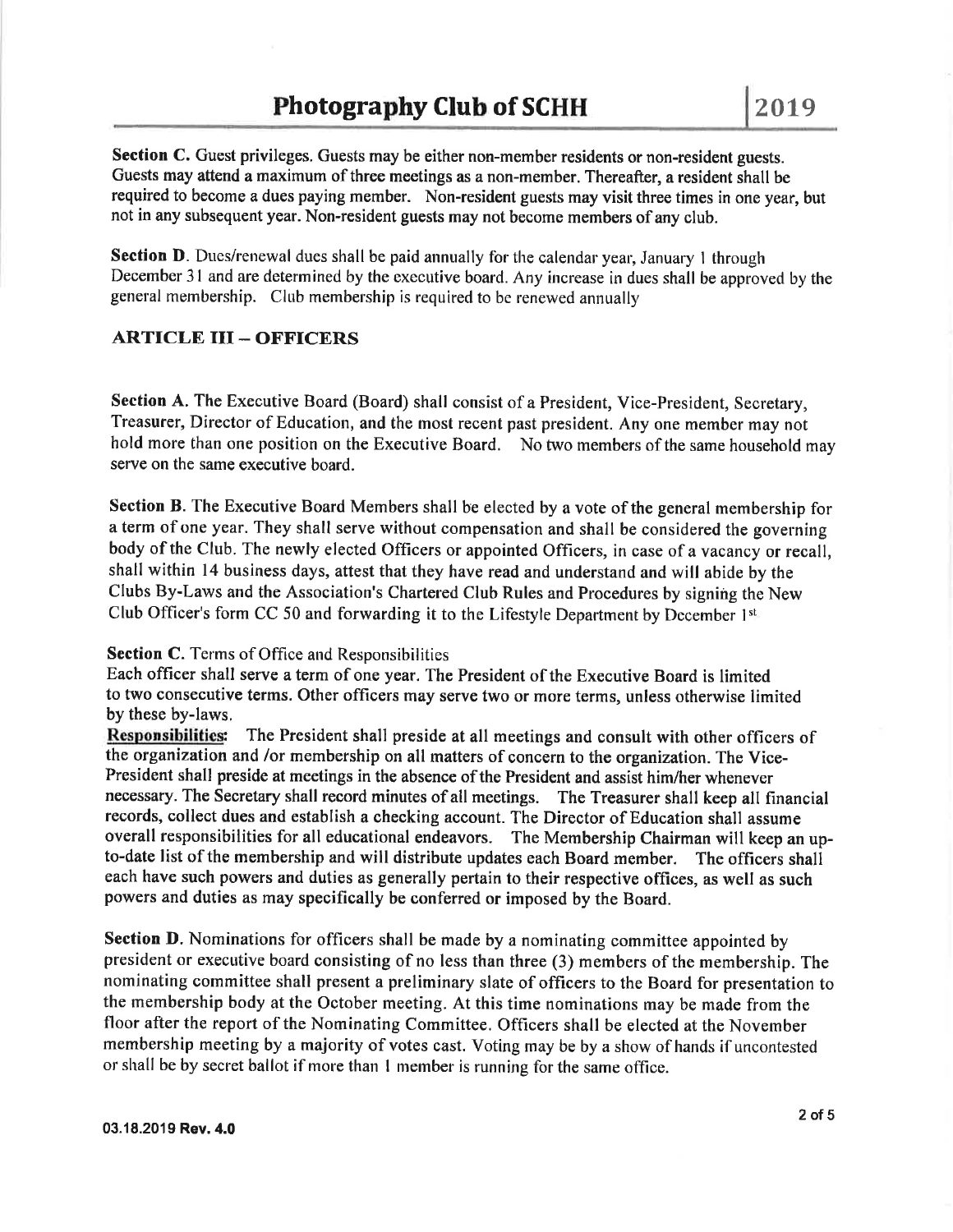Section E. Executive Board Meeting Quorum Procedures:

Regular monthly meetings of the Board shall be held at the discretion of any member of the Board. A quorum shall consist of 5l% of the executive board. Board meetings shall be open to all members of the club.

Section F. Executive Board Meeting Voting Procedures: Voting shall be by voice unless a ballot is requested by any Board member. A simple majority is required to approve a motion.

Section G. Interim appointments may be made by the executive board, to fill unexpired terms of office if the office becomes vacant. An interim appointment to the position of immediate past president should be some previous president if practical.

Section H. An officer shall be removed from office by a majority vote of the membership. This vote shall be by secret ballot. Written notice shall be given in the same manner as is specified for a special meeting of the membership.

Section I. All Board members, upon retiring, shall deliver all records, historical information and other property belonging to the club to their successor.

#### ARTICLE IV- MEMBERSHIP MEETINGS

Section A. Types and Frequencies of Meetings. General membership meetings shall be held monthly. Monthly meeting may be canceled by vote of the executive board. There shall be no less than four membership meetings annually. Special meetings may be called by the executive board. All meetings require either written or electronic notice to *all* members at least two weeks prior to the nreeting. An agenda is required to be sent at least one week beforc the meeting.

Section B Procedures not covered by these by-laws shall be governed by Robert's Rules of Order. See Appendix C in the CCR&Ps, Parliamentary Procedures.

Section C. A quorum at a regular or special meeting shall consist of a minimum of 10% of the clubs members at that time.

Section D. Voting procedures unless otherwise stated in these by-laws, a majority vote, by show of hands, shall be considered the will of the club. Unless otherwise stated in these By-Laws or in Robert's Rules of Order, a majority vote, by voice (unless a ballot is requested by a member) will be considered the will of the club.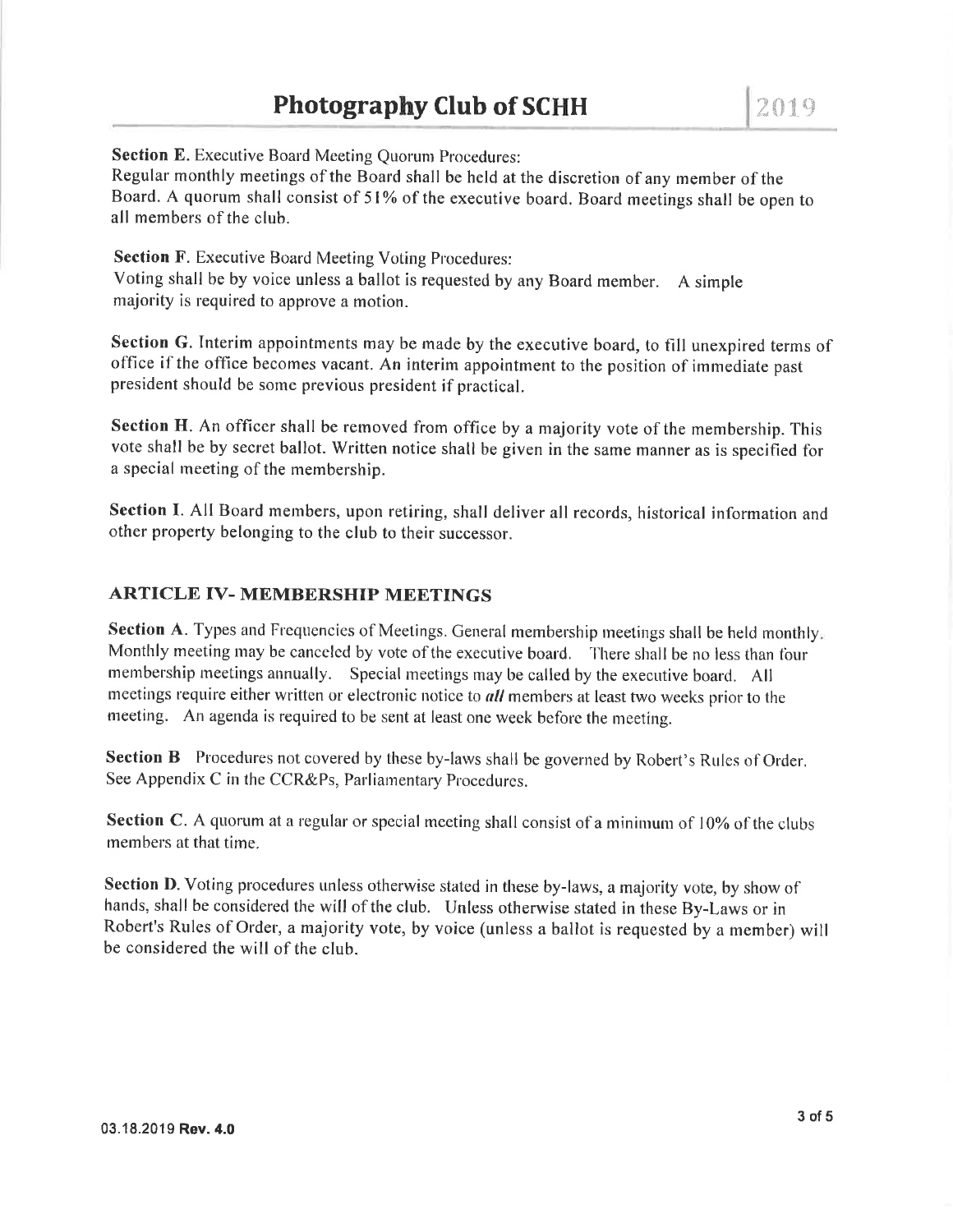# **Section E. INTERVENTION PROCEDURE**

If the Executive Board cannot resolve problems within the board members of the club, then <sup>a</sup> CA3195 (Request for Review by the Ad Hoc Committee) shall be sent to the Ad Hoc Committee and Lifestyle Services via email. If an issue arises with the club membership, the club member should bring the issue to the club's Executive Board. If a problem arises with a member in a sub-group it should be dealt with within the subgroup. If it cannot be dealt with within the subgroup it shall come to the club's Executive Board.

# ARTICLE V - FINANCIAL

Section A. Financial records shall be maintained for a period of seven (7) years. These records shall remain with the current treasurer.

Section B. Dual signatures are required on all checks over \$500. Electronic payments require two signatures on invoices. All expenditures shall be paid from the clubs checking account, regardless of the amount. The purchasing of all equipment and furniture over five-hundred dollars (\$500.00) which is intended to become a permanent asset of the Community Association, must be reviewed and approved by Lifestyles.

If the Club has adopted a budget: All activities that involve financial transactions shall operate within the budget which shall be approved annually by the general membership. Non-budgeted expenditures of up to \$150 per transaction shall be approved by the Treasurer.

If the Club does not have a budget: Expenditures of \$200 shall be approved by the treasurer. Expenditures in excess of \$200 shall be approved by two executive board members. Expenditures over \$2,000 shall be approved by the general membership.

Section C. If any financial transactions take place within the club, the records must be certified on an annual basis by an individual(s) other than those elected to the executive board or their immediate family. The results of the certification (i.e., Form CC 90) shall be presented to the general membership and duly recorded in the applicable minutes of the meeting at which presented.

Section D. Responsibility for cash and inventory control shall be designated to an officer by the executive board. Thc financial records shall include:

- A record of all moneys collected and dispersed into the club's checking account
- An annual membership list (Form CC 20)
- An annual inventory of all equipment and furniture on Form CC 95.
- An annual financial report based on a calendar year (Form CC 90). This report shall be I submitted to the Lifestyle Department and made available to the general membership.

#### ARTICLE VI . COMMITTEES

Section A. Standing committees may include the following: finance committee, nominating committee. No member of the finance committee may also serve on the Board. Additional standing committees shall be created as the Board deems necessary to promote the objectives and carry on the work of the club.